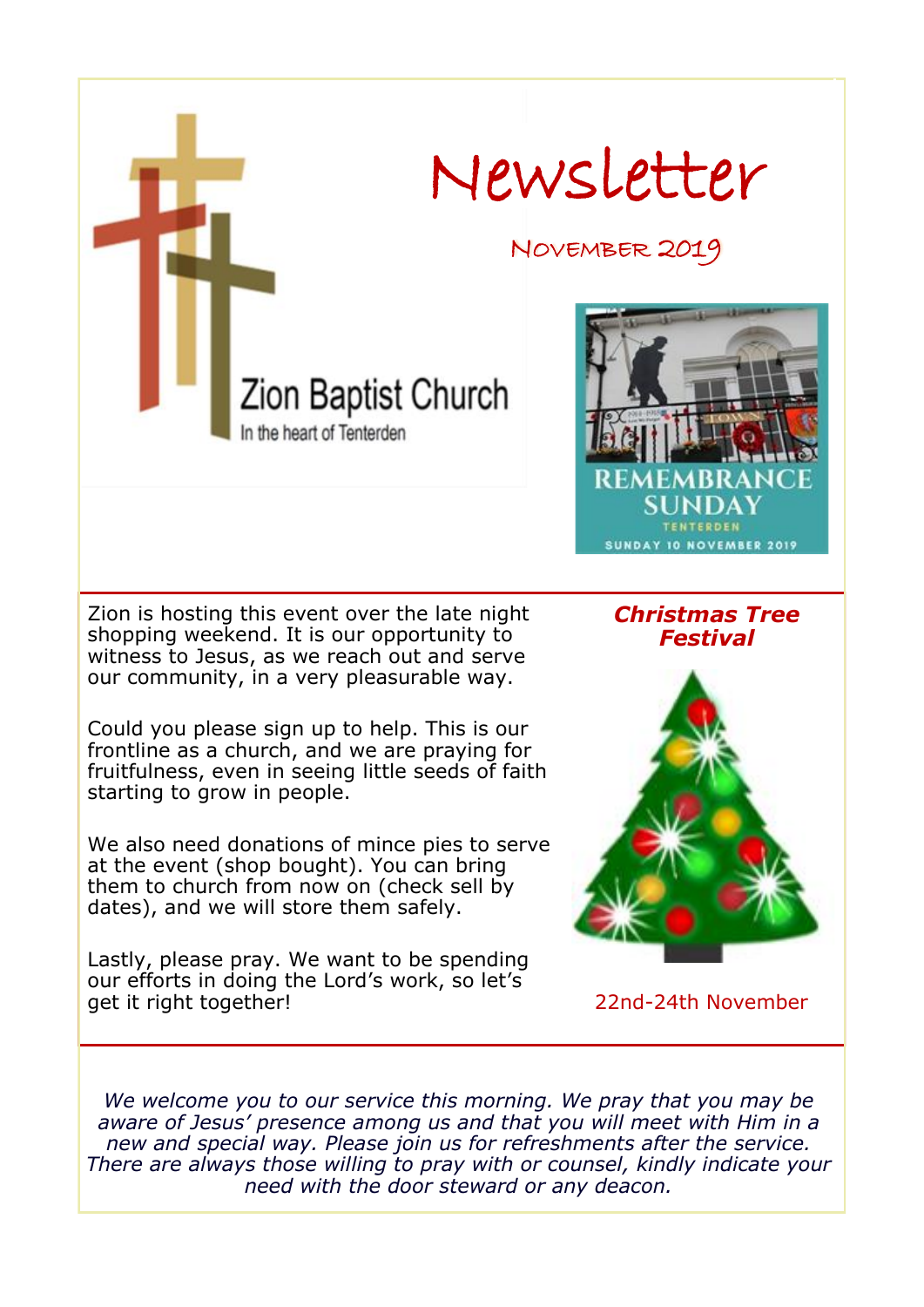# **Church Diary**

Sunday November 3rd

10.30am **Morning Service** led by Revd Freddy Farias-Palacios. Including Holy Communion.

Thursday November 7th

7.30pm **Church Prayer Evening**

Remembrance Sunday Nov 10th

10-10.30am **Morning Service** led by Revd Freddy Farias-Palacios. **Remembrance Service** at the War Memorial.

Saturday November 16th

8.30-10.30 **Christian Breakfast Meeting,** open to all Domenica Refugee Support

Sunday November 17th

10.30am **Morning Service** led by Ian Banks, Elder. Including Holy Communion.

Friday November 22nd

4-8pm **Christmas Tree Festival** 

Saturday November 23rd

10am-4pm **Christmas Tree Festival**

Sunday November 24th

10.30am **Morning Service** led by Revd Freddy Farias-Palacios.

12-1.30pm **Christmas Tree Festival** last chance to vote for your favourite tree!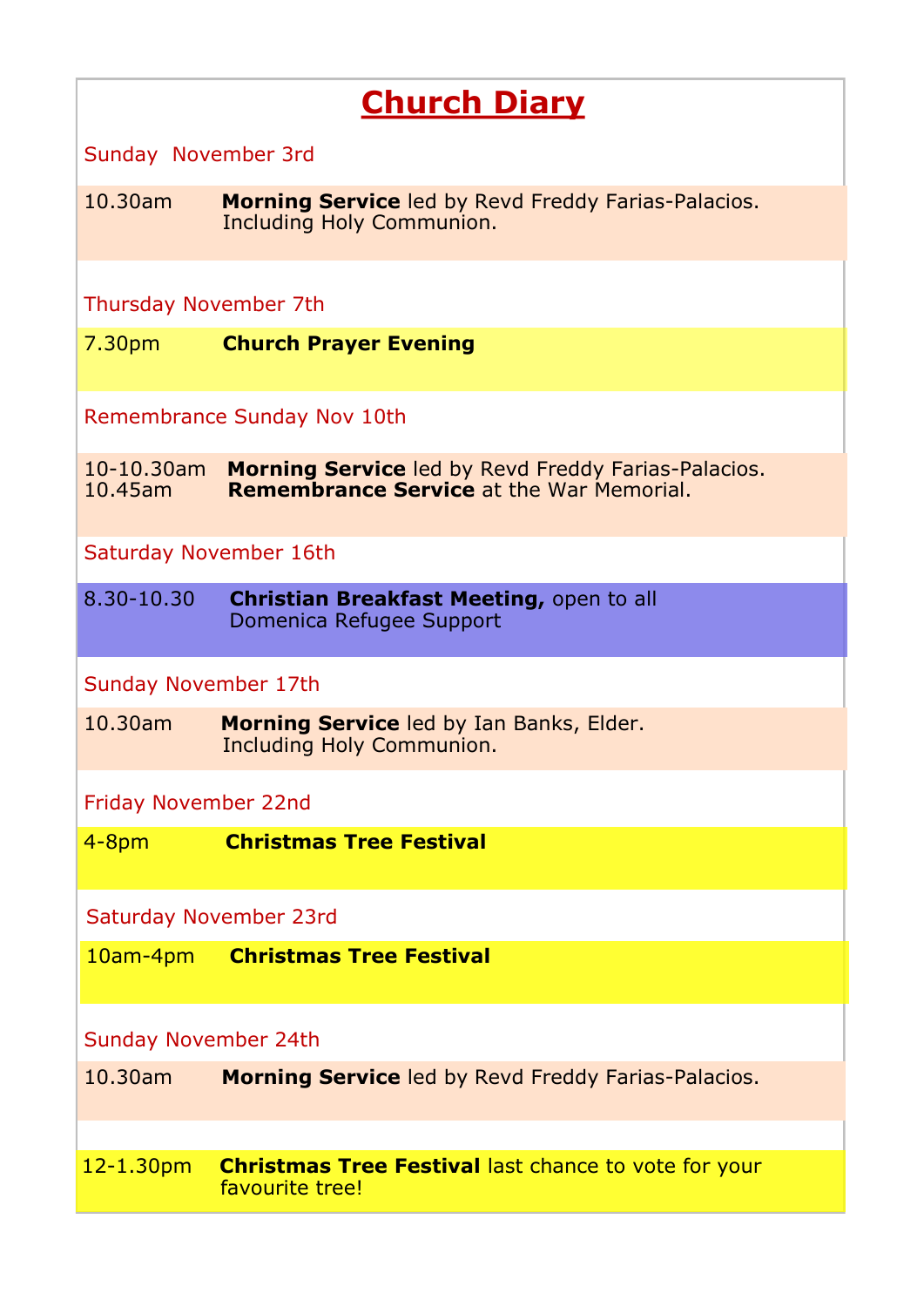#### **Team Ben Hammond and Tenterden Christmas Cheer**

These are the two local charities that donations from the Christmas Tree Festival will be sent to.

**Team Ben Hammond** supports screening to identify treatable heart problems in young people, set up in memory of a young local boy - who was also a member of Zion's Juicy Grapes. To date local screening sessions have found several teenagers who are now treated, and whose parents have been spared the devastation that sudden death brings.

**Tenterden Christmas** Cheer is an initiative by our local churches, in conjunction with the Big Wrap. Donations of money from church members, are used to buy Tesco food vouchers (which Tesco also supplements). These are given to officially identified struggling families and single people in our community, so that Christmas is made a little easier for them

*Please pray for*

+our BMS missionaries Daniel & Regiane Clark in Peru

+our Christmas Tree Festival

+our Coffee Mornings

+our youth activities



Global **week** of **prayer** for **MAF** and for those they serve.

3rd—10th November

## *We meet for prayer:*

*Sundays: 9.45-10.00, before Sunday service*

*Tuesdays: 10-12noon, church open for prayer*

*First Thursday of the month: 7.30pm, Church prayer evening*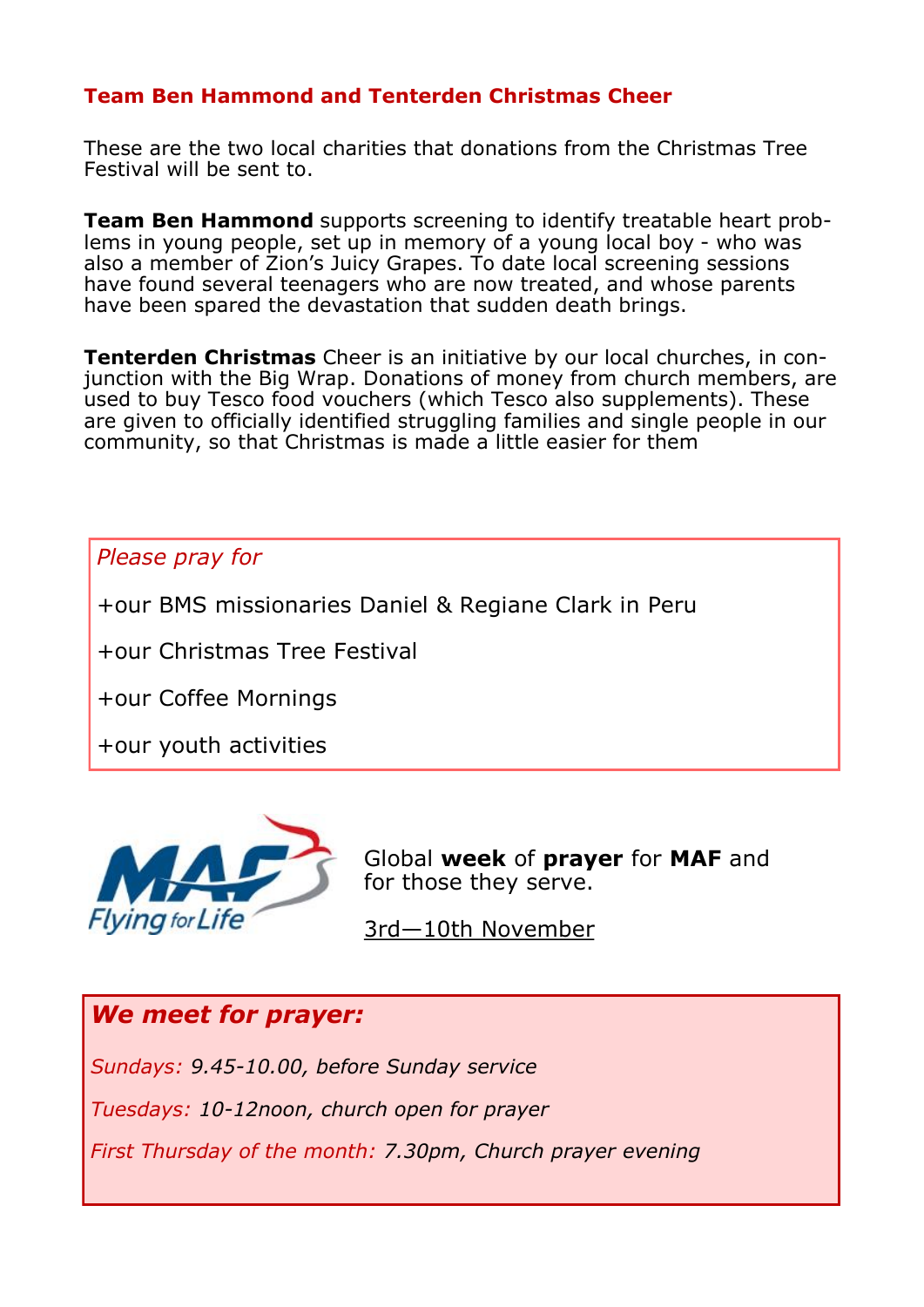

Gwen, Ken, Christine and Kirsty on holiday in Eastbourne with the 'Memory Café'



## **BMS Birthdays**

 **11th Nov.** Mrs Valerie Wood  **21st Nov.** Miss Kirsty Taylor-Black

BMS Secretary-Jackie Goodsell



Our Christmas lunch is on Saturday 7th December at 1 p.m. at Sandhurst Tea Rooms. Cost this year is £24 for 2 courses or £29 for 3 courses. Please let me know as soon as possible if you are able to come and also your choice of menu. I need to give final number to the restaurant by 15th November. Transport can be arranged. Many thanks Valerie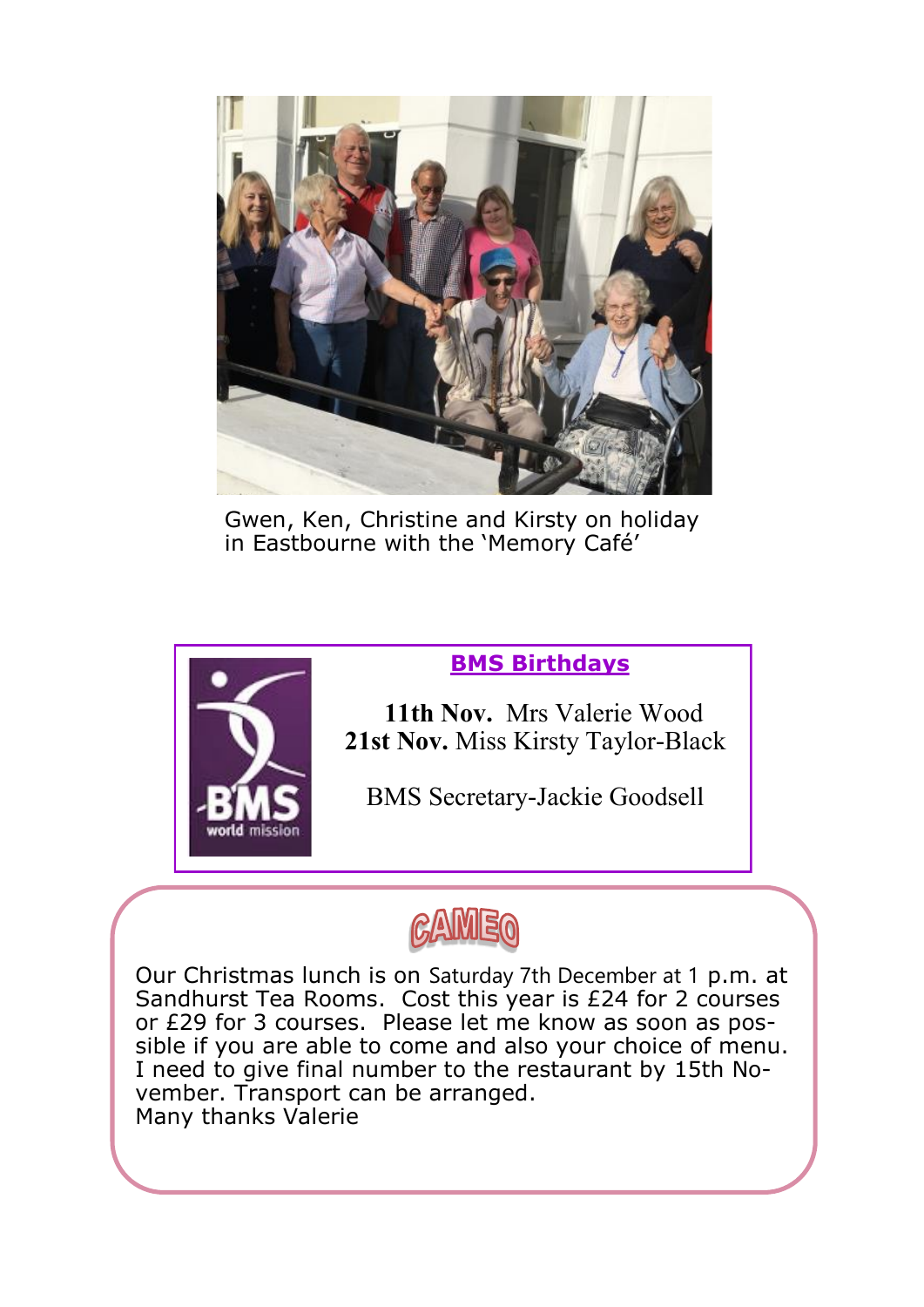#### *Letter from our Elder*

This week I have taken some time out to decorate our bathroom. Instead of rushing about as I often do I have had a little more time to pray and ponder. Into my mind came the first line of an old song, 'love is a many splendoured thing.' The writer added the 'ed' to fit his song.

Splendour is a delightful word and has a number of meanings: great or dazzling brightness, magnificence and grandeur. I believe all these things and so much more is included in God's love for you and for me.

The sermon I recently preached about God's love, our love for Him and loving our neighbours has been living with me ever since. The hymn 252 in Songs of Fellowship sums up God's love and our love.

 IT IS A THING MOST WONDERFUL. Almost too wonderful to be, that God's own son should come from heaven and die to save a child like me.

 And yet I know that it is true, He came to this poor world below, and wept and toiled and mourned and died, only because He loved us so.

 I cannot tell how He could love, a child so weak and full of sin, His love must be most wonderful, if He could die my love to win.

 It is most wonderful to know His love for me so free and sure but 'tis more wonderful to see, my love for Him so faint and poor.

 And yet I want to love thee Lord; O light a flame within my heart, and I will love thee more and more, until I see thee as thou art.

There are many reasons why we love God - His love, mercy and grace but in my mind this morning is God's amazing forgiveness recorded in

#### **1 John 1 verses 7 and 9**

'But if we walk in the light as He (Jesus) is in the light, we have fellowship with one another, AND THE BLOOD OF JESUS, GOD'S SON PURIFIES US FROM ALL SIN. If we confess our sins, He is faithful and just and will forgive our sins and purify us from ALL unrighteousness.' Wonderful!

Jesus commands us to love our neighbours, rich or poor, pleasant or unpleasant and kind or unkind. We need to remember that Jesus told us that if we love Him we will obey His commands. Do we have a choice? With blessings and love, David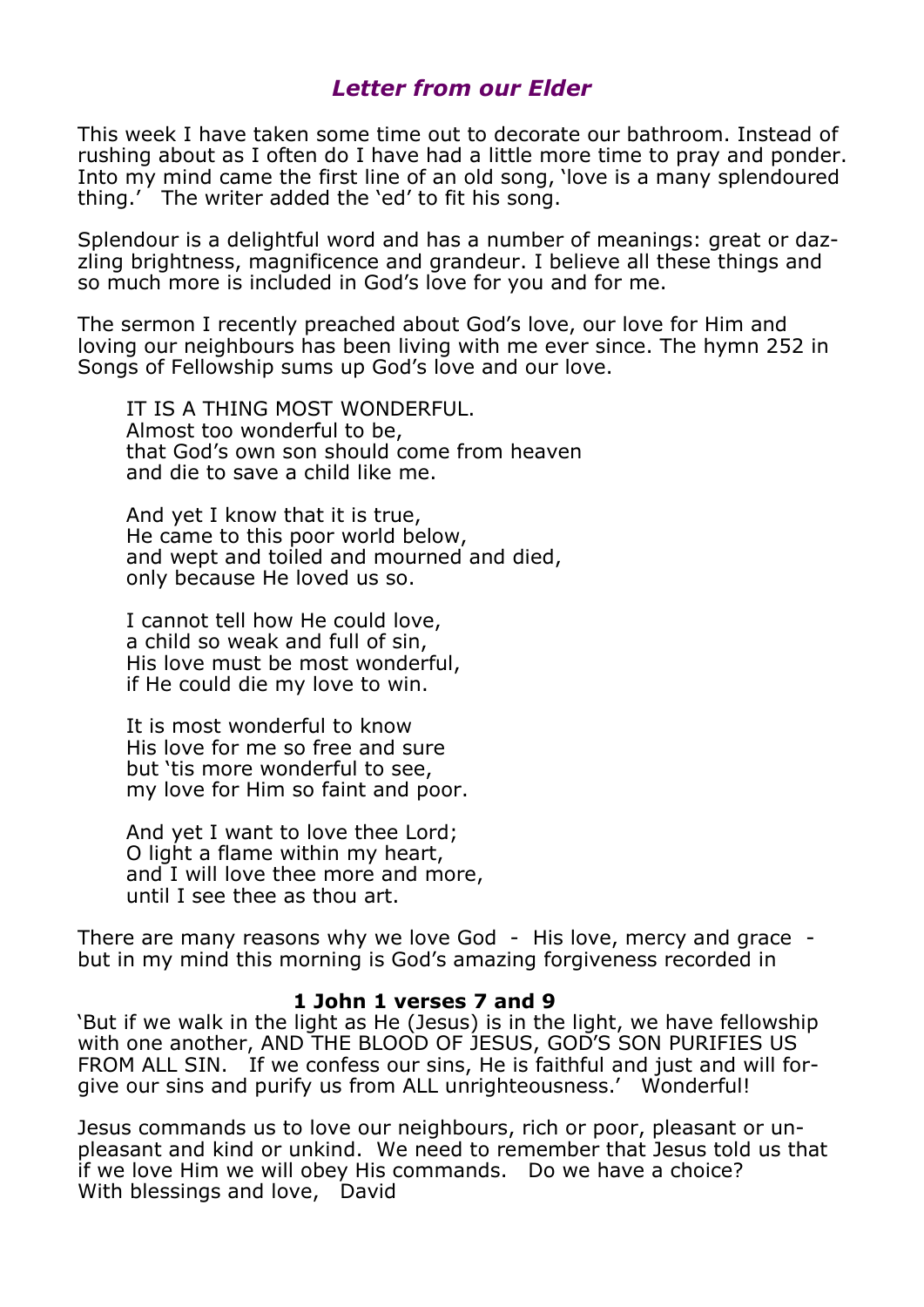# **Youth activities**

Juicy Grapes youth club: 6.30-8.30pm, 1st and 2nd Friday of the month, term time only

Rainbow Tots: parent and toddler group, Wednesdays, 9.30-11.30 term time only

#### **Dates for your diary:**

Sunday, 8th December at 10.30 am: Nativity Service, for families

Sunday, 15th December at 4pm: Carol Service at Zion

Thursday, 19th December at 3pm: Carol Service at Cedar Court

Thursday, 23rd January at 7.30pm: Church Members Meeting

**17th-19th July 2020: Church Weekend Retreat at Northiam**

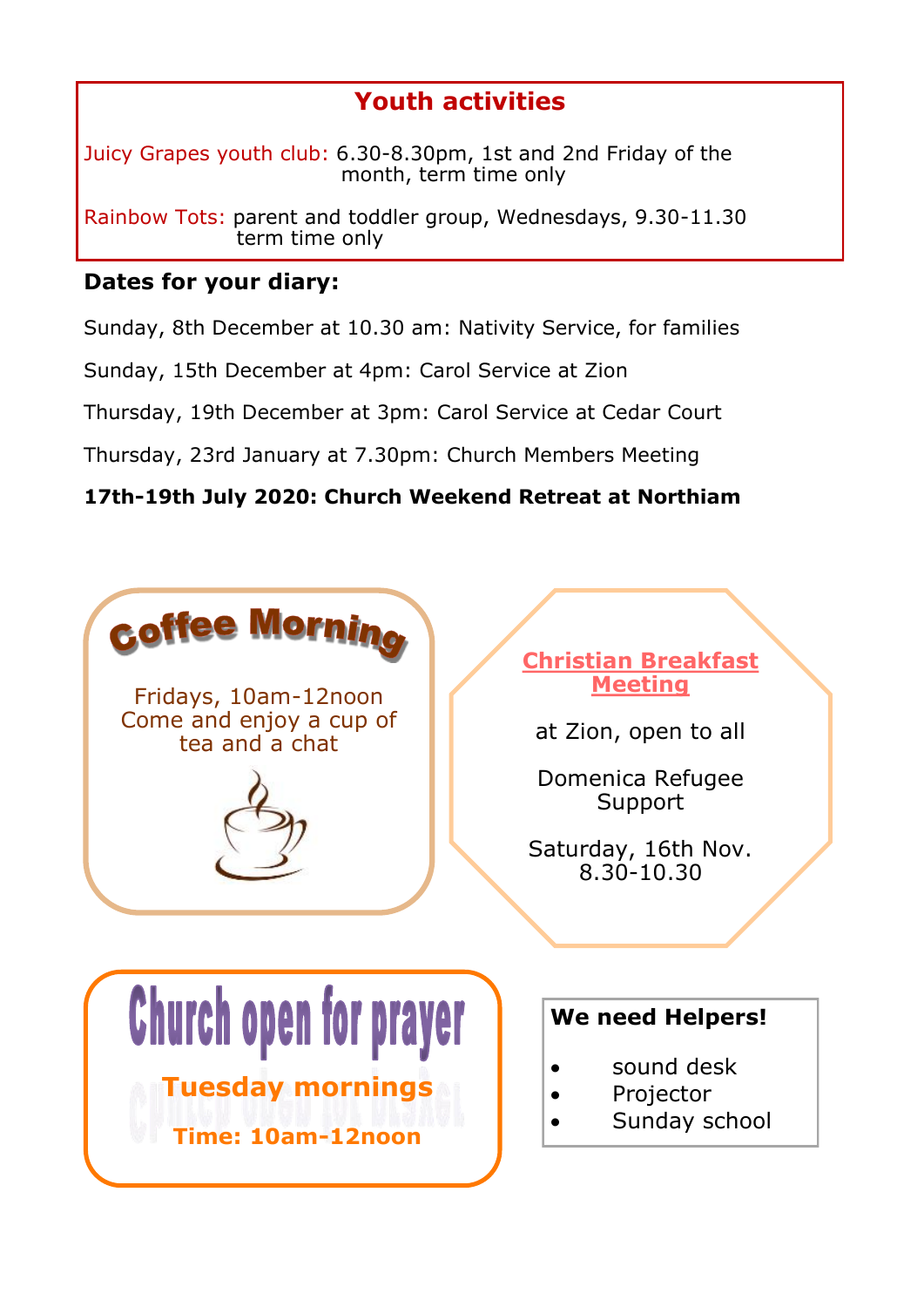# **How to Grow in the Spiritual Life**



Our current teaching series reflects on the Book of Psalms.

The psalms were highly important in the spiritual life of Jesus. He committed many to memory and quoted them in conversations.

In our home groups we are discovering truths the Psalms are teaching us: if we follow their example of praise and prayer we will **grow in our own spiritual lives.**

Heard in our Pastor's sermon:

#### **Prayer**

*"Tell God all that is in your heart as one unloads one's heart, its pleasures and its pains, to a dear friend.*

*Tell Him your troubles that He may comfort you; Tell Him your joys that He may sober them; Tell Him your longings that He may purify them; Tell Him your dislikes that He may help you to conquer them;*

*Talk to Him of your temptations that He may shield you from them; Show Him the wounds of your heart that He may heal then; Lay bare your indifference to good, your depraved tastes for evil; Tell Him how vanity tempts you to be insincere, how pride disguises you to yourself and others.*

*Tell Him - He's your friend.*

*François Fénelon*